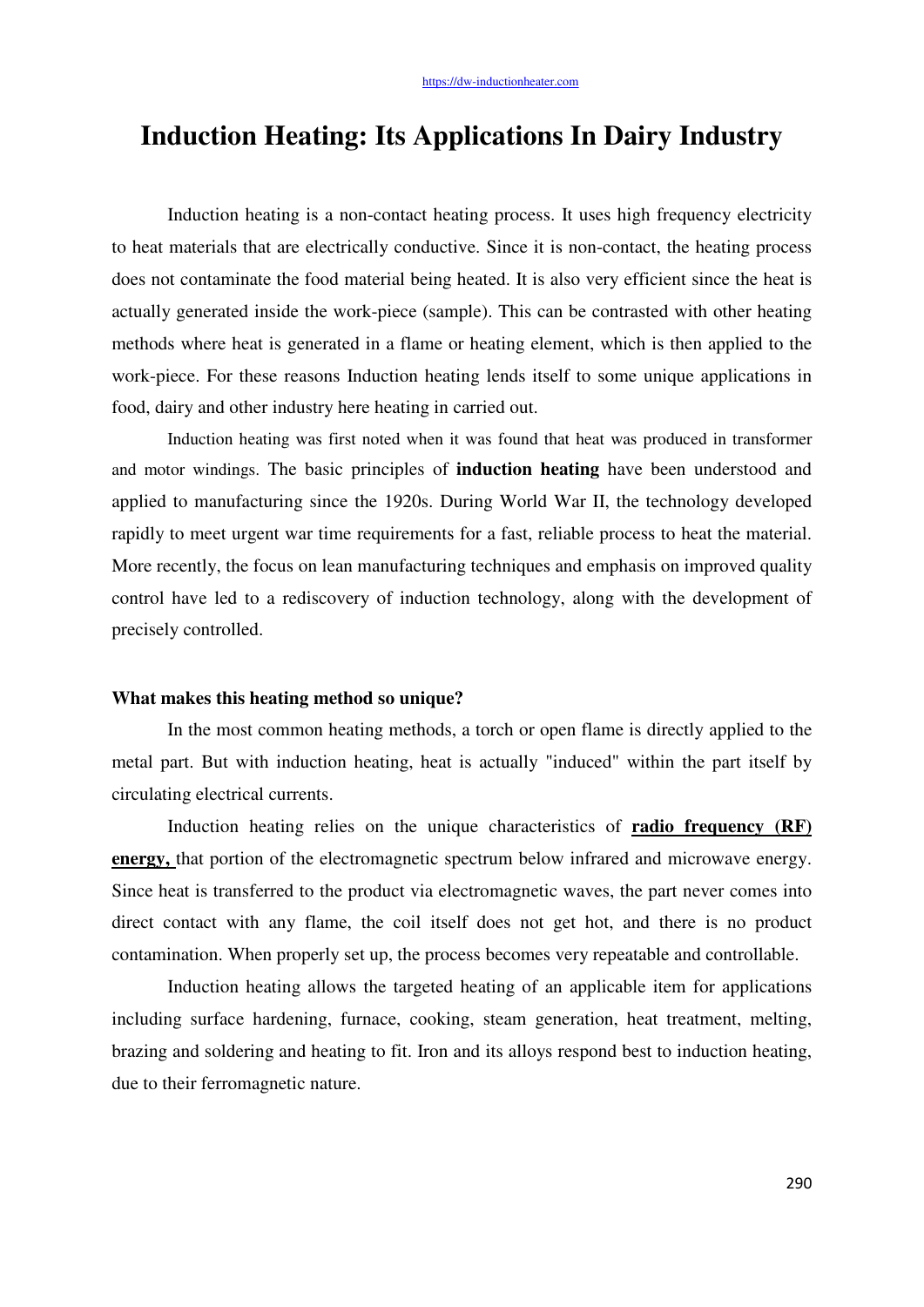## **HOW INDUCTION HEATING WORKS**

It helps to have a basic understanding of the principles of electricity. When an alternating electrical current is applied to the primary of a transformer, an alternating magnetic field is created. According to **Faraday's Law**, if the secondary of the transformer is located within the magnetic field, an electric current will be induced.



In a basic induction heating setup shown (Fig 1), a solid state RF power supply sends an AC current through a copper coil (inductor), and the part to be heated (the workpiece or flow of liquid) is placed inside the coil. The coil serves as the transformer primary and the part to be heated becomes a short circuit secondary. When a metal part is placed within the induction coil and enters the magnetic field, circulating eddy currents are induced within the part.

As shown in the second diagram (Fig 2), these eddy currents flow against the electrical resistivity of the metal, generating precise and localized heat without any direct contact between the part and the coil. This heating occurs with both magnetic and non-magnetic parts, and is often referred to as the "**[Joule effect](http://www.inductionatmospheres.com/induction-heating/terms.html%23joule)**", referring to Joule's first law – a scientific formula expressing the relationship between heat produced by electrical current passed through a conductor. The losses produced by resistance are based upon the basic electrical formula:  $P = i^2 R$ , where *i* is the amount of current, and *R* is the resistance. Because the amount of loss is proportional to the square of the current, doubling the current significantly increases the losses (or heat) produced.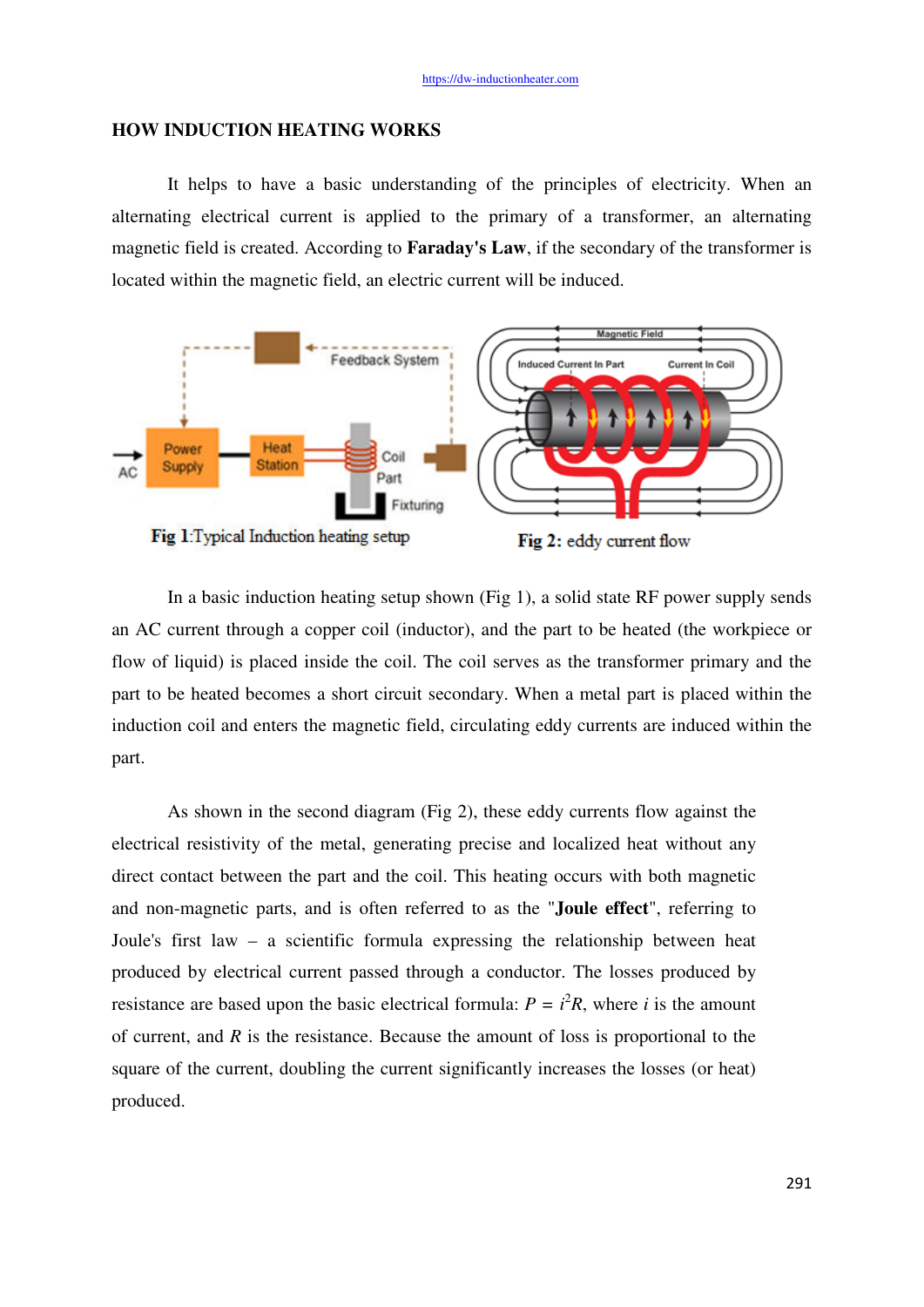Secondarily, additional heat is produced within magnetic parts through **[hysteresis](http://www.inductionatmospheres.com/induction-heating/terms.html%23hysteresis)** – internal friction that is created when magnetic parts pass through the induction coil. Magnetic materials naturally offer electrical resistance to the rapidly changing magnetic fields within the coil. This resistance produces internal friction which in turn produces heat.

In the process of heating the material, there is therefore no contact between the coil and the part, and neither are there any combustion gases. The material to be heated can be located in a setting isolated from the power supply; submerged in a liquid, covered by isolated substances, in gaseous atmospheres or even in a vacuum.

### **IMPORTANT FACTORS TO CONSIDER**

The efficiency of an induction heating system for a specific application depends on several factors: the characteristics of the part itself, the design of the induction coil, the capacity of the power supply, and the amount of temperature change required for the application.

#### **1. The Characteristics of the Part**

#### **a) Metal or Plastic:-**

First, induction heating works directly only with conductive materials, normally metals. Plastics and other non-conductive materials can often be heated indirectly by first heating a conductive metal susceptor which transfers heat to the non-conductive material.

#### **b) Magnetic or Non-Magnetic**

It is easier to heat magnetic materials. In addition to the heat induced by eddy currents, magnetic materials also produce heat through what is called the hysteresis effect. This effect ceases to occur at temperatures above the "**[Curie](http://www.inductionatmospheres.com/induction-heating/terms.html%23anchor2d7e09ed)**" point - the temperature at which a magnetic material loses its magnetic properties. The relative resistance of magnetic materials is rated on a "permeability" scale of 100 to 500; while non-magnetics have a permeability of 1, magnetic materials can have a permeability as high as 500.

#### **c) Thick or Thin**

With conductive materials, about 85% of the heating effect occurs on the surface or "skin" of the part; the heating intensity diminishes as the distance from the surface increases. So small or thin parts generally heat more quickly than large thick parts, especially if the larger parts need to be heated all the way through.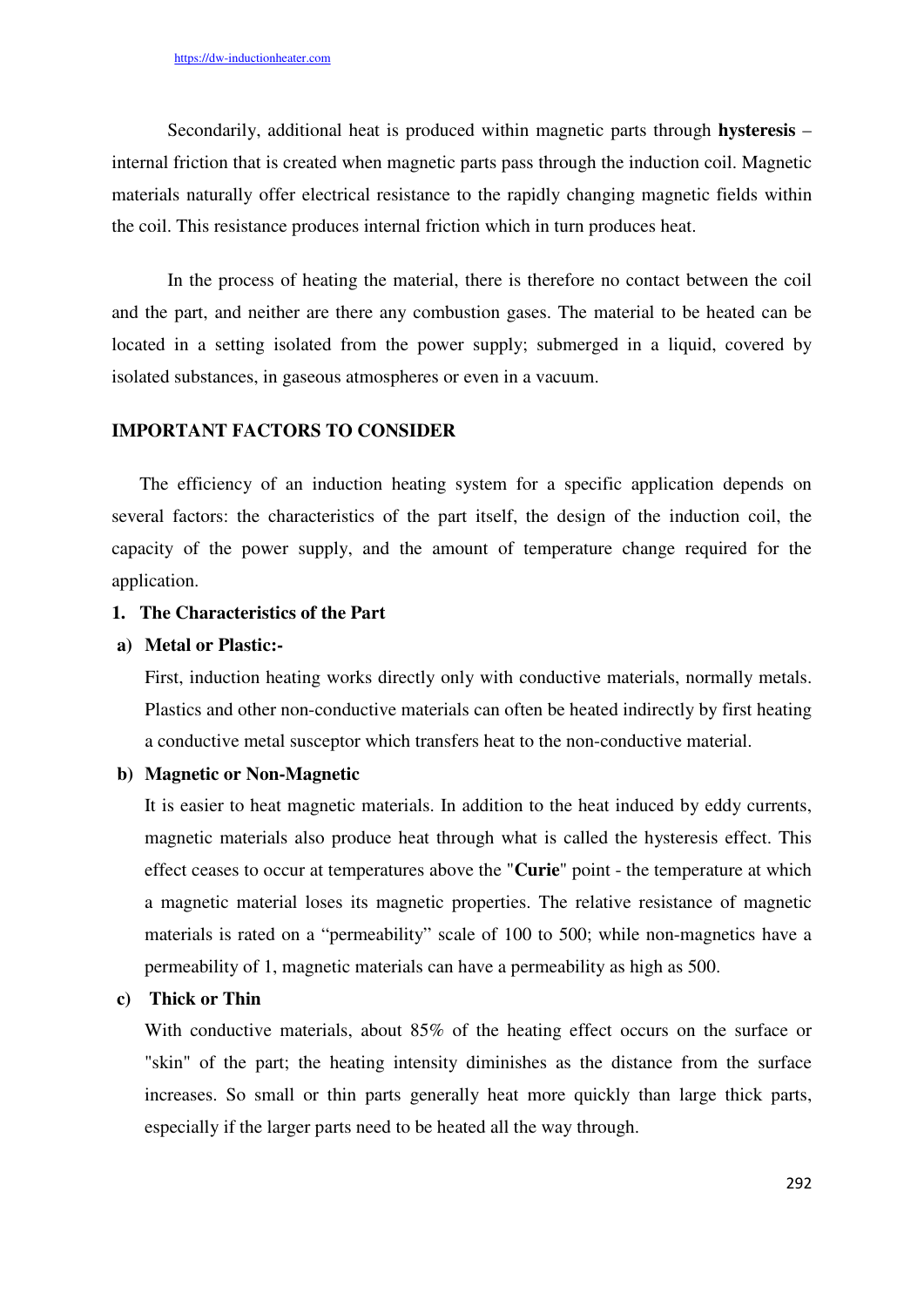Research has shown a relationship between the frequency of the alternating current and the heating depth of penetration: the higher the frequency, the shallower the heating in the part. Frequencies of 100 to 400 kHz produce relatively high-energy heat, ideal for quickly heating small parts or the surface/skin of larger parts. For deep, penetrating heat, longer heating cycles at lower frequencies of 5 to 30 kHz have been shown to be most effective.

### **d) Resistivity**

If you use the exact same induction process to heat two same size pieces of steel and copper, the results will be quite different. Why? Steel – along with carbon, tin and tungsten – has high electrical **[resistivity](http://www.inductionatmospheres.com/induction-heating/terms.html%23resistivity)**. Because these metals strongly resist the current flow, heat builds up quickly. Low resistivity metals such as copper, brass and aluminum take longer to heat. Resistivity increases with temperature, so a very hot piece of steel will be more receptive to induction heating than a cold piece.

## **2. Induction Coil Design**

It is within the induction coil that the varying magnetic field required for induction heating is developed through the flow of alternating current. So **[coil design](http://www.inductionatmospheres.com/induction-heating/coil-design.html)** is one of the most important aspects of the overall system. A well-designed coil provides the proper heating pattern for your part and maximizes the efficiency of the induction heating power supply, while still allowing easy insertion and removal of the part.

### **3. Power Supply Capacity**

The size of the induction power supply required for heating a particular part can be easily calculated. First, one must determine how much energy needs to be transferred to the work-piece. This depends on the mass of the material being heated, the specific heat of the material, and the rise in temperature required. Heat losses from **[conduction](http://www.inductionatmospheres.com/induction-heating/terms.html%23conduction)**, **[convection](http://www.inductionatmospheres.com/induction-heating/terms.html%23convection)** and **[radiation](http://www.inductionatmospheres.com/induction-heating/terms.html%23Anchor-Radiation-59900)** should also be considered.

## **4. Degree of Temperature Change Required**

Finally, the efficiency of induction heating for specific application depends on the amount of temperature change required. A wide range of temperature changes can be accommodated; as a rule of thumb, more induction heating power is generally utilized to increase the degree of temperature change.

#### **CHARACTERISTICS OF INDUCTION HEATING**

## **Process technical**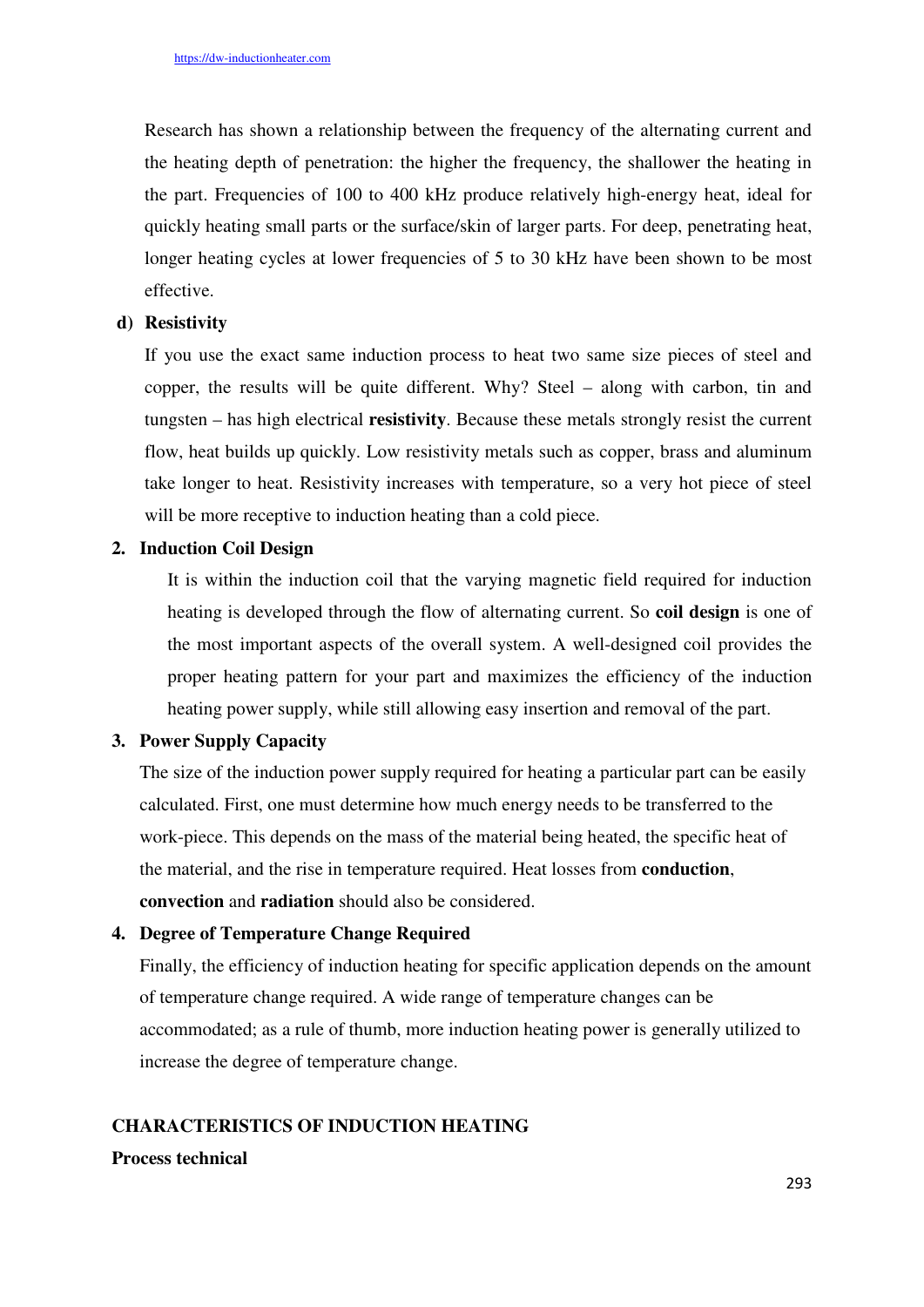- $\checkmark$  Because of the high power density an induction installation can be compact and realise a quick heating.
- $\checkmark$  Induction offers the possibility to reach very high temperatures
- $\checkmark$  Induction heating can be applied very locally
- $\checkmark$  Induction installations are suited for automation

## **Energy consumption**

- $\checkmark$  Induction installations generally have a good efficiency. However, the efficiency also
- $\checkmark$  Depends on the characteristics of the material to be heated.
- $\checkmark$  An important part of the heat losses can be recuperated

| Area    | Gas      | <b>Electricity</b> |
|---------|----------|--------------------|
|         | BTU/hour | Induction/hour     |
| Small:  | 5,000    | $0.70$ kW          |
| Medium: | 9,000    | $1.25$ kW          |
| Large:  | 12,000   | 1.70 kW            |
|         | 18,000   | $2.10$ kW          |

## **Quality**

- $\checkmark$  Extreme purity is possible by working under vacuum or inert atmospheres
- $\checkmark$  The place of heating can be determined accurately
- $\checkmark$  The heating can be regulated precisely

## **Environment and working conditions**

 $\checkmark$  No production of flue gasses

## **Limitations**

- $\checkmark$  An induction installation usually implies a big investment that must be considered and compared to alternative heating techniques.
- $\checkmark$  Induction heating is preferably used for heating relatively simple shapes.

# **WHAT IS REQUIRED FOR INDUCTION HEATING?**

In theory only 3 things are essential to implement induction heating:

- 1. A source of High Frequency electrical power,
- 2. A work coil to generate the alternating magnetic field,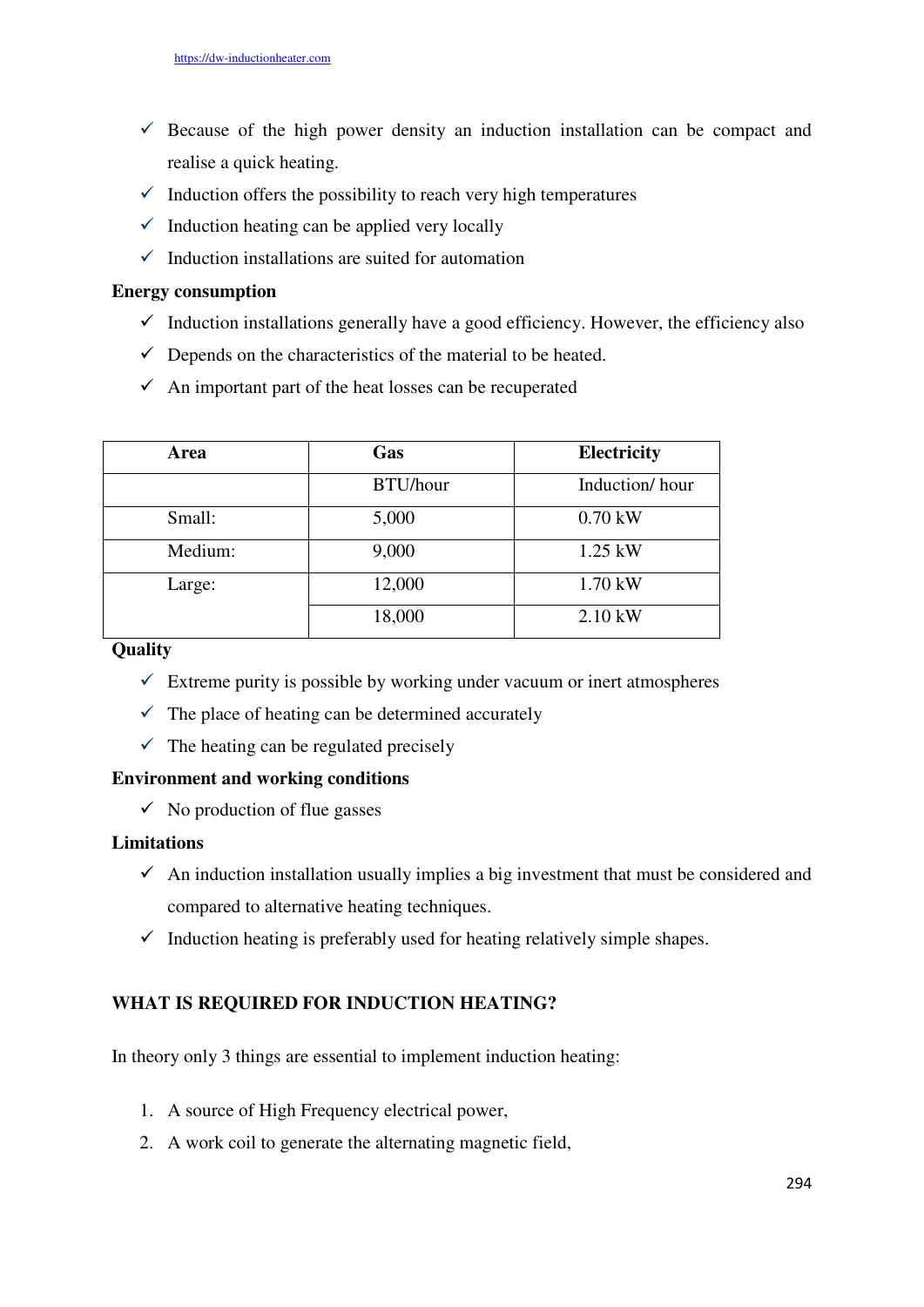3. An electrically conductive work-piece to be heated,

Having said this, practical induction heating systems are usually a little more complex. For example, an impedance matching network is often required between the High Frequency source and the work coil in order to ensure good power transfer. Water cooling systems are also common in high power induction *heaters* to remove waste heat from the work coil, its matching network and the power electronics. Finally some control electronics is usually employed to control the intensity of the heating action, and time the heating cycle to ensure consistent results. The control electronics also protects the system from being damaged by a number of adverse operating conditions. However, the basic principle of operation of any induction heater remains the same as described earlier.

## **APPLICATIONS**

Induction heating allow the targeted heating of an applicable item for applications including surface hardening, melting, brazing and soldering, steam generation, induction sealing, induction cooking, heat treatment and heating to fit the joints etc., Iron and its alloys respond best to induction heating, due to their ferromagnetic nature. Eddy currents can, however, be generated in any conductor, and magnetic hysteresis can occur in any magnetic material. Induction heating has been used to heat liquid conductors (such as molten metals) and also gaseous conductors. Induction heating is often used to heat graphite crucibles (containing other materials) and is used extensively in the semiconductor industry for the heating of silicon and other semiconductors. Supply frequency (mains, 50/60 Hz) induction heating is used for many lower cost industrial applications as inverters are not required.

## **INDUCTION COOKING**

In induction cooking, an induction coil in the cook-top heats the iron base of cookware. Copper bottomed pans, aluminium pans and other non-ferrous pans are generally unsuitable.

## **OPERATING THEORY OF AN IH RICE COOKER**

This concept can be simplified as follows. First, convert the AC current coming from the power source to DC using a rectifier. Then, connect this DC current to a high frequency switching circuit to administer high frequency current to the heating coil. According to Ampere's Law, a high frequency magnetic field is created around the heated coil. If a conductive object, e.g. the container of a rice cooker is put inside the magnetic field, then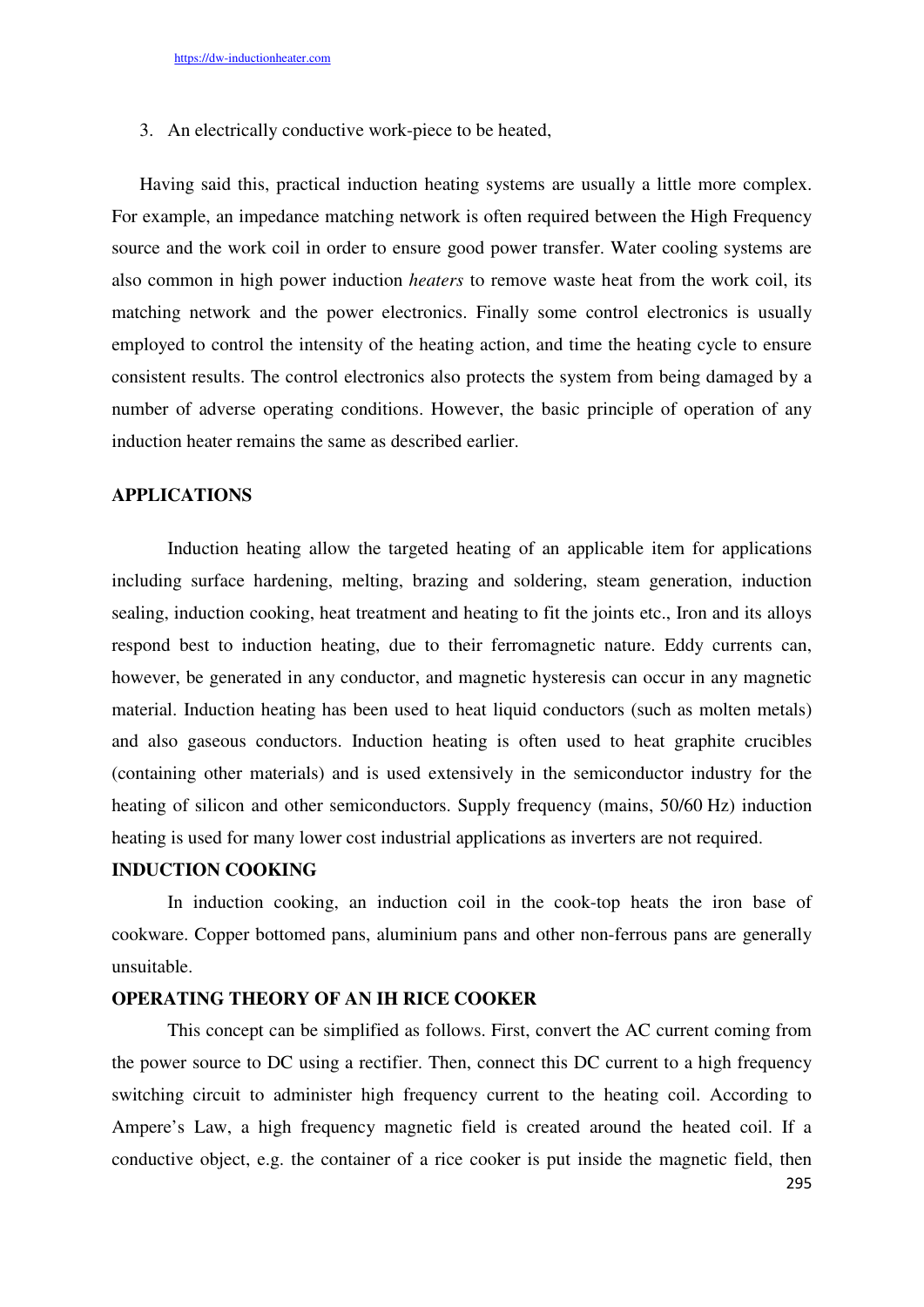induced voltage and an eddy current are created on the skin depth of the container as a result of the skin effect and Faraday's Law. This generates heat energy on the surface of the container. Rice is cooked by using this heat energy.



The heat induced in the base is transferred to the food via conduction. Once the pan is removed from the cook-top, the energy transfer stops. The result is a flame-less method of cooking. Changing cooking temperatures is achieved quickly because there is no wait for the hob to heat up, only the pan. Less heat is lost into the air, resulting in a more efficient means of cooking. Also the induction cookers include efficiency, safety (the induction cook-top is not heated itself) and speed. Drawbacks include the fact that non-metallic cookware such as glass and ceramic cannot be used on an induction cook-top. Both installed and portable induction cookers are available.

## **STEAM GENERATION**

Fossil fuels are burned as heat sources for large steamers**.** Is not economical large scale production of steam and also it is discharges huge amount of flue gases. Short interaction times to reach the required temperature. Several hundred degrees can achieve. Reduced thermal distortion and damage in the processing plant. Induction steam generator can be used in following industries Clothing, Dry-cleaning, Dairy and Food Processing, Baking, Dairying, Catering and Fur Industries and in Research Centers and Hospitals. Also for Industrial Process Heating, Steam Baths, Humidification, Heat Treatment Processes, Steam Cleaning, Soil Treatment, Rubber Industries, Chemical, Timber Treatment, & wherever Steam is required.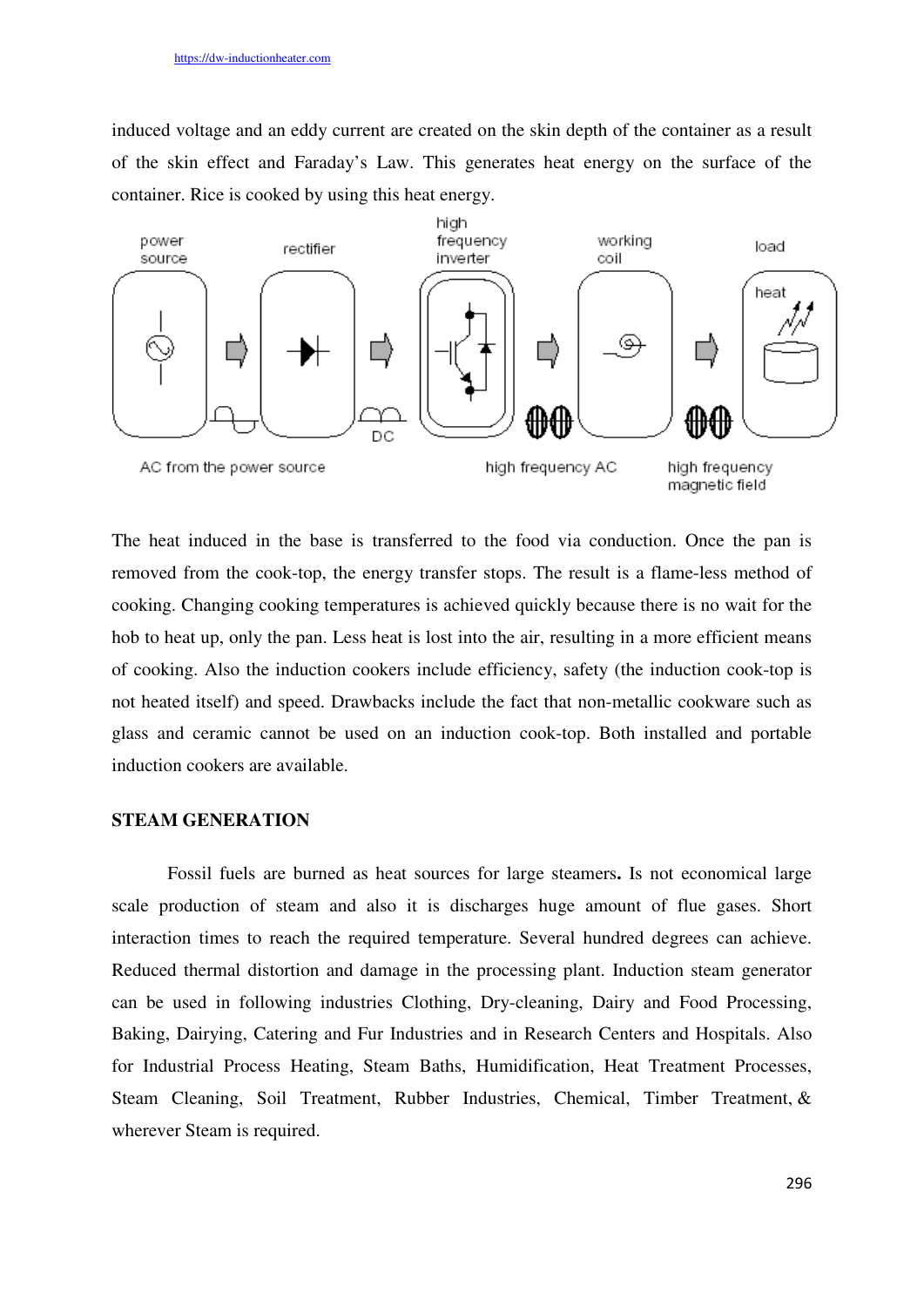Steam Demand Growth can be met by adding additional generators to operate either in parallel or adjacent to individual process operations. This is a great energy saver and also reduces cost of your production. Generators do not require a boiler room or special foundations or local authorities' approvals, it can be installed anywhere adjacent to users of steam, so it produces a saving on pipe installation work, materials, maintenance. An induction steam generator as show bellow.



120kW Electric Steam Generator & Superheater 300°C

## **INDUCTION SEALING**

**Induction sealing**, otherwise known as cap sealing, is a non-contact method of heating a metallic disk to hermetically seal the top of plastic and glass containers. This sealing process takes place after the container has been filled and capped.

The closure is supplied to the bottler with foil liner already inserted. Although there are various liners to choose from, a typical induction liner is multi-layered. The top layer is a paper pulp that is generally spot-glued to the cap. The next layer is wax that is used to bond a layer of aluminum foil to the pulp. The bottom layer is a polymer film laminated to the foil. After the cap or closure is applied, the container passes under an induction coil, which emits an oscillating electromagnetic field. As the container passes under the induction coil (sealing head) the conductive aluminum foil liner begins to heat. The heat melts the wax, which is absorbed into the pulp backing and releases the foil from the cap. The polymer film also heats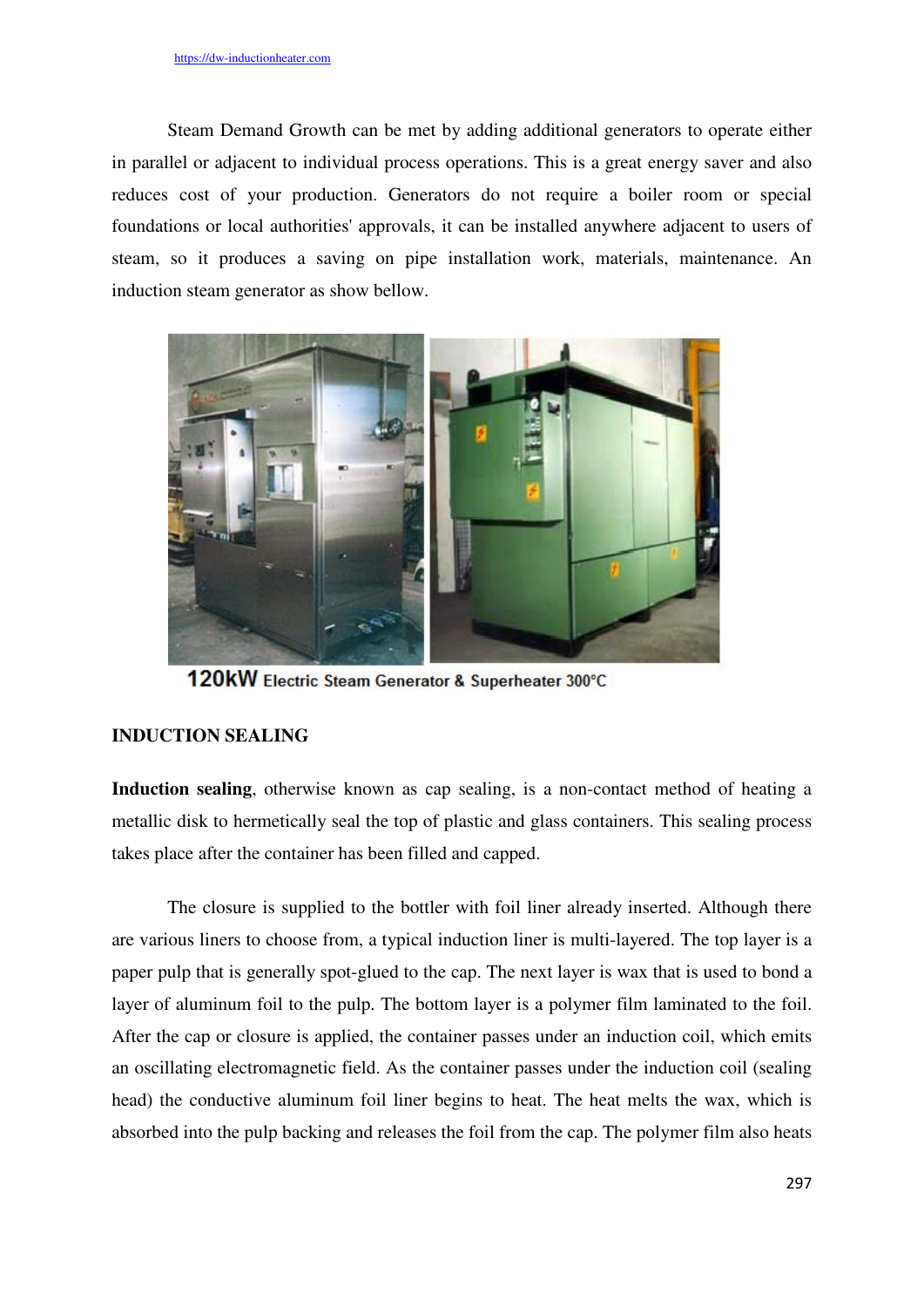and flows onto the lip of the container. When cooled, the polymer creates a bond with the container resulting in a hermetically sealed product. Neither the container nor its contents are affected, and this all happens in a matter of seconds.

There are a variety of reasons companies choose to use induction sealing:

- Tamper evidence
- Leak prevention
- Freshness Retention
- Pilferage protection
- Sustainability
- Production Speed

## **Efficiency**

Induction heating results in the highest energy efficiency.

| <b>Efficiency of Cooking Methods</b> |                   |  |
|--------------------------------------|-------------------|--|
| <b>Cooking Method</b>                | <b>Efficiency</b> |  |
| Induction                            | $90\%$            |  |
| Halogen                              | 58%               |  |
| Electric                             | 47%               |  |
| Gas                                  | 40%               |  |

# **Advantages of induction heating**

- Heating speed linked to the possibility of obtaining very high power density,
- The possibility to heat at very high temperatures with an efficiency practically independent of the temperature,
- Easy automation of equipment,
- Absence of thermal inertia (rapid start-up),
- Repeatability of operations carried out,
- $\odot$  Often extremely high heating efficiency,
- Absence of pollution from the source of heating (cold source),
- Good working conditions